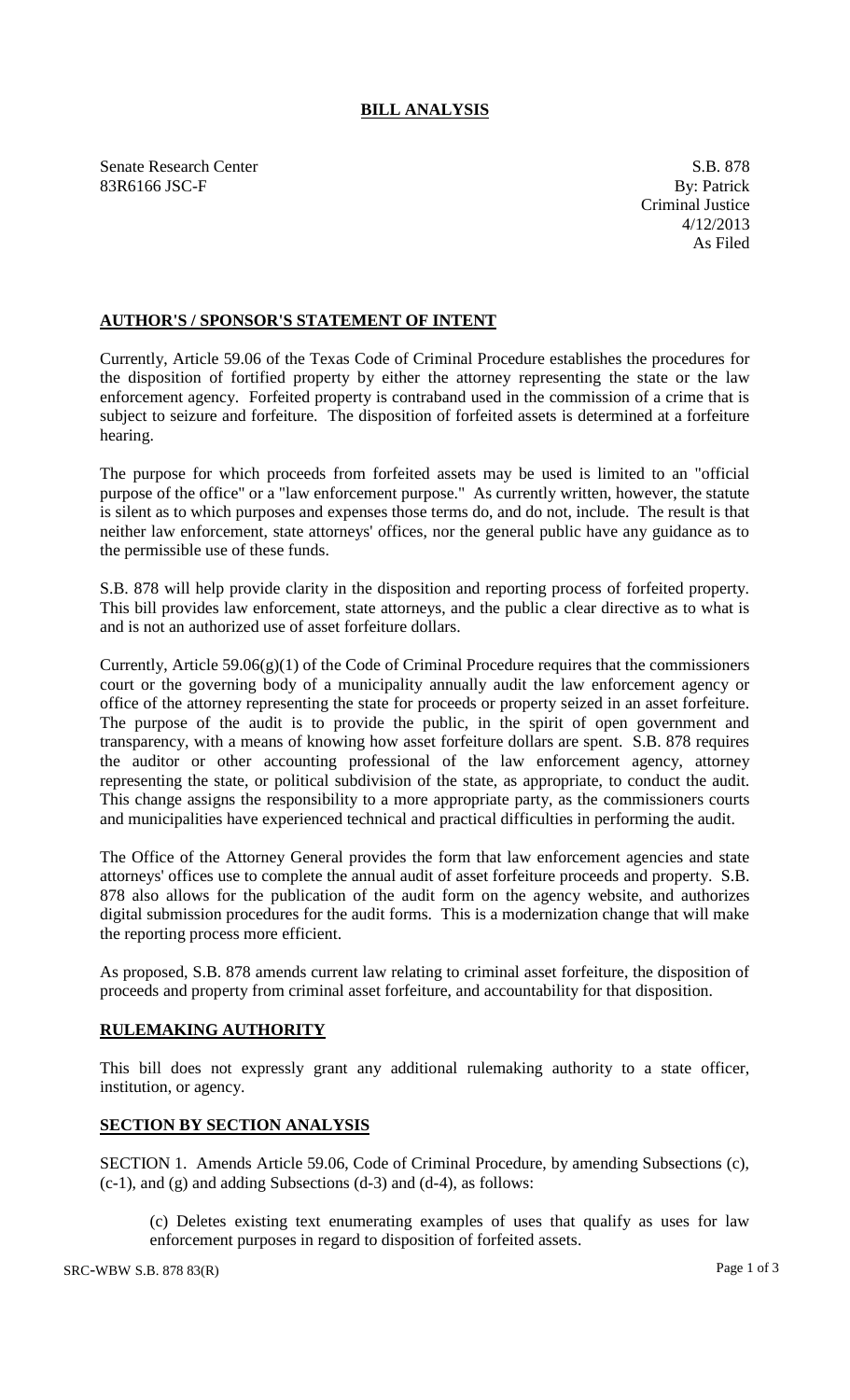(c-1) Requires proceeds transferred under this subsection to be used by the special rangers solely for law enforcement purposes, such as training, essential equipment, and operating expenses.

(d-3) Provides that, except as otherwise provided by this article, an expenditure of proceeds or property received under this chapter is considered to be for a law enforcement purpose if the expenditure is made for an activity of a law enforcement agency that relates to the criminal and civil enforcement of the laws of this state, including an expenditure made for:

(1) salary and overtime of employees;

(2) equipment, including vehicles, computers, firearms, protective body armor, furniture, software, uniforms, and maintenance equipment;

(3) supplies, including office supplies, mobile phone and data account fees for employees, and Internet services;

(4) investigative and training-related travel expenses, including payment for hotel rooms, airfare, meals, rental of and fuel for a motor vehicle, and parking;

(5) conferences and training expenses, including fees and materials;

(6) investigative costs, including payments to informants and lab expenses;

(7) crime prevention and treatment programs;

(8) facility costs, including building purchase, lease payments, remodeling and renovating, maintenance, and utilities;

(9) witness-related costs, including travel and security; and

(10) audit costs and fees, including audit preparation and professional fees.

(d-4) Provides that, except as otherwise provided by this article, an expenditure of proceeds or property received under this chapter is considered to be for an official purpose of an attorney's office if the expenditure is made for an activity of an attorney representing the state that relates to the criminal and civil enforcement of the laws of this state, including an expenditure made for:

(1) salary and overtime of employees;

(2) equipment, including vehicles, computers, visual aid equipment for litigation, firearms, body armor, furniture, software, and uniforms;

(3) supplies, including office supplies, legal library supplies and access fees, mobile phone and data account fees for employees, and Internet services;

(4) prosecution and training-related travel expenses, including payment for hotel rooms, airfare, meals, rental of and fuel for a motor vehicle, and parking;

(5) conferences and training expenses, including fees and materials;

(6) investigative costs, including payments to informants and lab expenses;

(7) crime prevention and treatment programs;

(8) facility costs, including building purchase, lease payments, remodeling and renovating, maintenance, and utilities; and